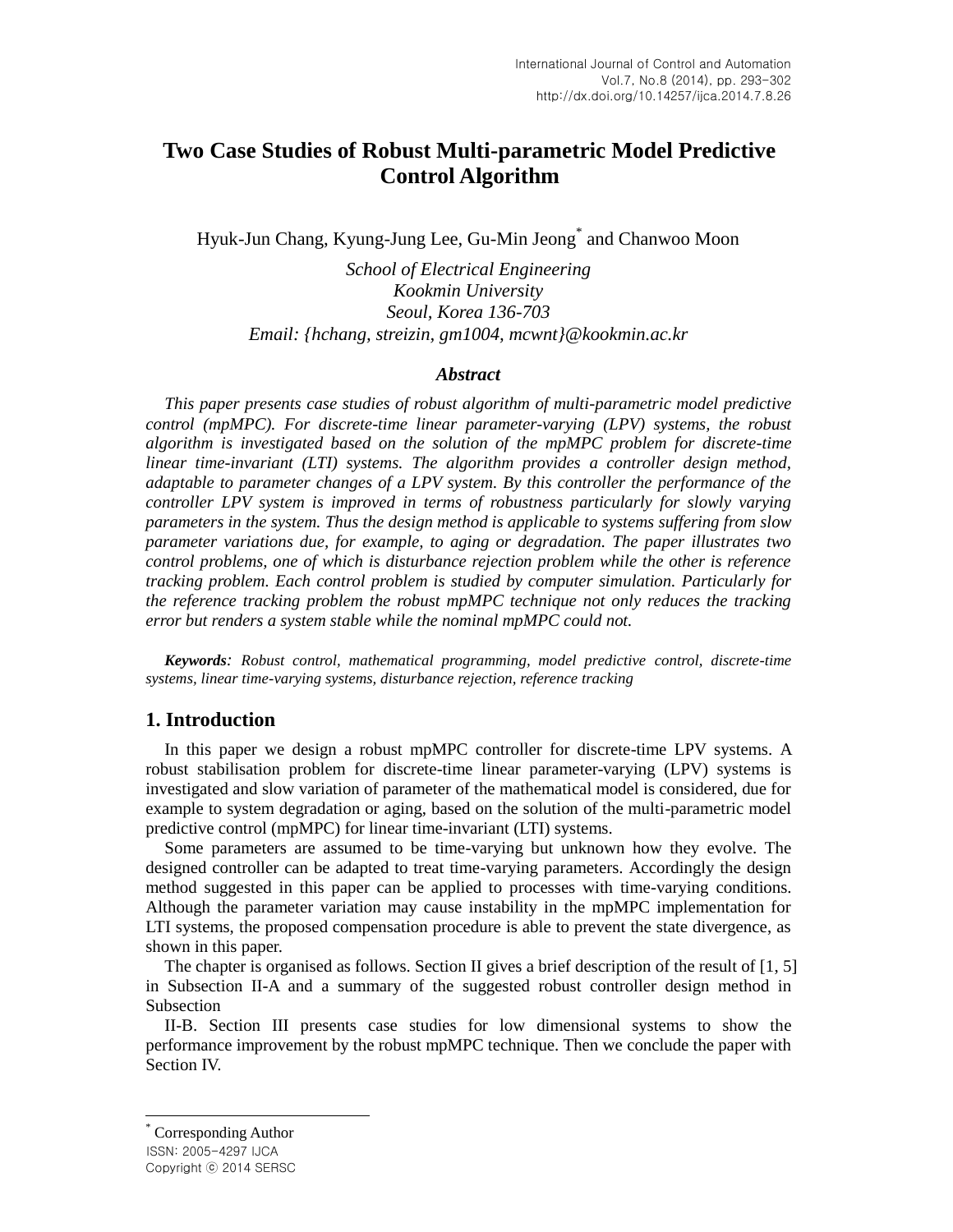## **2. Multi-parametric Model Predictive Control and Robust Technique**

#### **A. Multi-parametric Model Predictive Control**

We provide a summary of the result of the mpMPC for LTI systems (see  $[1, 5]$ ). We consider the discrete-time LTI system

 $y(t) = Cx(t),$ 

$$
x(t+1) = \hat{A}x(t) + Bu(t),
$$
\n(1)

subject to

$$
y_{min} \le y(t) \le y_{max},\tag{2}
$$

$$
u_{min} \le u(t) \le u_{max},\tag{3}
$$

where*x*(*t*)  $\in \mathbb{R}^n$ ,  $u(t) \in \mathbb{R}^q$ , and  $y(t) \in \mathbb{R}^p$  are the state, input, and output vectors, respectively. Equations (2) and (3) denote component-wise inequalities. In these two inequalities the subscripts min and max denote the lower and upper bounds for the constraints, respectively. The pair  $(\hat{A}, B)$  is stabilisable.

We formulate the MPC for the regulation of the state of the LTI system (1) to the origin as the constrained optimisation problem:

$$
\min_{N_y-1} J(U, x(t)) = \min_U \{x'(t + N_y|t)Px(t + N_y|t) +\sum_{k=0}^{N_y-1} [x'(t + k|t)Qx(t + k|t) + u'(t + k)Ru(t + k)]\},\ns.t.\n
$$
y_{min} \le y(t + k|t) \le y_{max}, \quad k = 1, ..., N_c,
$$
  
\n
$$
u_{min} \le u(t + k) \le u_{max}, \quad k = 0, 1, ..., N_c\n x(t|t) = x(t),\n x(t + k + 1|t) = \hat{A}x(t + k|t) + Bu(t + k), \quad k \ge 0,\n y(t + k|t) = Cx(t + k|t), \quad k \ge 0,\n u(t + k) = Kx(t + k|t), \quad N_u \le k \le N_y,
$$
$$

where  $U = \{u(t), u(t + 1), ..., u(t + N_u - 1)\}, Q = Q' \ge 0, R = R' > 0, P \ge 0, (Q^{1/2}, A)$ detectable, and K is a stabilising state feedback gain.  $N_u$ ,  $N_y$ , and  $N_c$  are the input, output, and constraint horizons, respectively, and are such that  $N_u \le N_v$  and  $N_c \le N_v - 1 \cdot x(t +$  $k|t$ )denotes the state vector of the system (1) at time  $t + k$  with the initial condition  $x(t)$  and the input sequence  $u(t)$ , …,  $u(t + k - 1)$ .

The input  $u(t)$  of the constrained QP problem (4) is described as continuous piecewise affine functions of  $x(t)$ ([1]). Thus the input  $u(t)$ used in the MPC implementation is obtained as explicit functions of  $x(t)$ 

$$
u(t) = \begin{cases} K_1 x(t) + c_1 & \text{if } H_1 x(t) \le b_1, \\ K_{n_c} x(t) + c_{n_c} & \text{if } H_{n_c} x(t) \le b_{n_c}, \end{cases}
$$
(5)

where for  $i \in \{1, ..., n_c\}$ ,  $K_i x(t) + c_i$  is the optimal solution in the corresponding critical region  $H_i x(t) \le b_i$  and  $n_c$  is the number of critical regions of the mpQP problem. Note that we can employ parametric optimization software, such as the POP toolbox ([3]), to obtain the explicit control laws (5).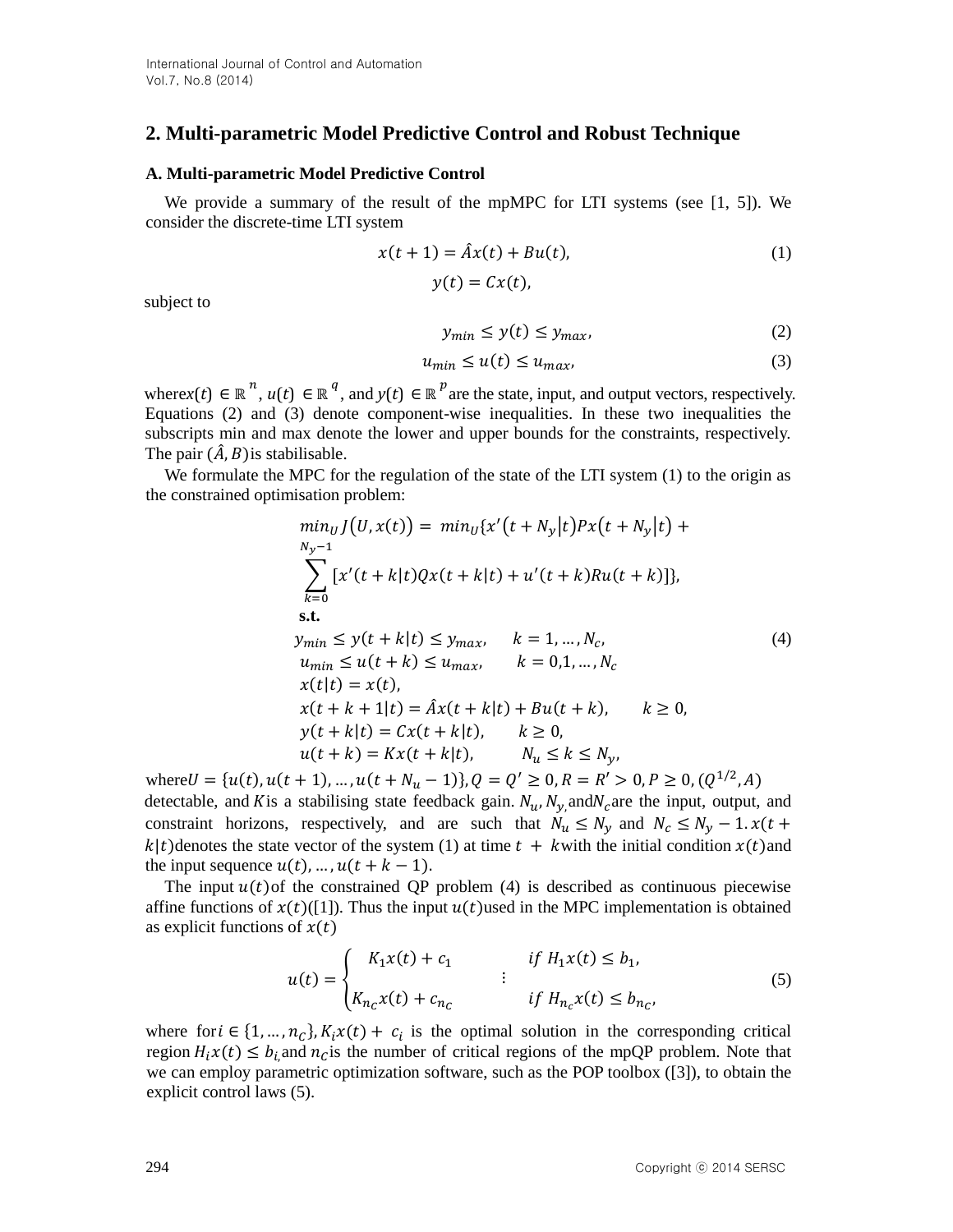### **B. Robust mpMPC Technique for Discrete-time LPV Systems**

In this section we discuss a new control strategy for mpMPC, implementable on-line for a class of LPV systems.

We consider discrete-time LPV systems described by the equations

$$
x(t+1) = A(t)x(t) + Bu(t),
$$
  

$$
y(t) = Cx(t).
$$
 (6)

The matrix  $A(t)$  is assumed to be time-varying. Similar considerations can be performed for the cases with time-varying *B* and *C*.

The matrix  $A(t)$ can be rewritten as

$$
A(t) = \hat{A} + \sum_{i=1}^{m} \Delta_i a_i(t),
$$
\n(7)

where  $\Delta_i \in \mathbb{R}^{n \times n}$  and  $\alpha_i(t) \in \mathbb{R}$ .

In this research it is assumed that we know only that  $A(t)$  is a time-varying matrix with "sufficiently slow" parameters, but we do not know how the matrix evolves. Therefore  $\hat{A}$  is assumed to be known and also we assume that the matrices  $\Delta_i$  are known, while the functions  $\alpha_i(t)$ are not known.

The main idea of this robust technique is derived from the following proposition.

**Proposition 1:** Consider the two equations

$$
\hat{x}(t+1) = \hat{A}\hat{x}(t) + Bu(t),\tag{8}
$$

$$
x(t + 1) = A(t)x(t) + Bu(t).
$$
 (9)

Assume that  $\hat{A}$  is invertible. Then

$$
\hat{x}(t+1) = x(t+1)
$$

if $\hat{x}(t)$ in (8) is replaced by $L(t)x(t)$ , where

$$
L(t) = \hat{A}^{-1}A(t).
$$
 (10)

Based on the record of the system operation and the state measurement, we obtain  $A(t -$ 1). Then we obtain  $L(t-1)$  by Proposition 1 and we assume that

$$
L(t) \cong L(t-1). \tag{11}
$$

#### **Table 1. Parametric Solution** *u* **for the Example in Subsection III-A [2]**

| Input u               | Region                                                                                                                    |
|-----------------------|---------------------------------------------------------------------------------------------------------------------------|
| $[-6.8355 - 6.8585]x$ | $\begin{bmatrix} 0.7059 & 0.7083 \\ -0.7059 & -0.7083 \end{bmatrix} x \le \begin{bmatrix} 0.2065 \\ 0.2065 \end{bmatrix}$ |
|                       |                                                                                                                           |
|                       | $[-0.7059 - 0.7083]x \le -0.2065$                                                                                         |
|                       | $0.7083\,x \le -0.2065$<br>[0.7059                                                                                        |

This implies that we may have an error  $\mathrm{inL}(t)$ . Nonetheless Proposition 1 is still useful when we consider the compensation of the error for systems with "sufficiently slow" timevarying parameters, for example associated to aging or degradation.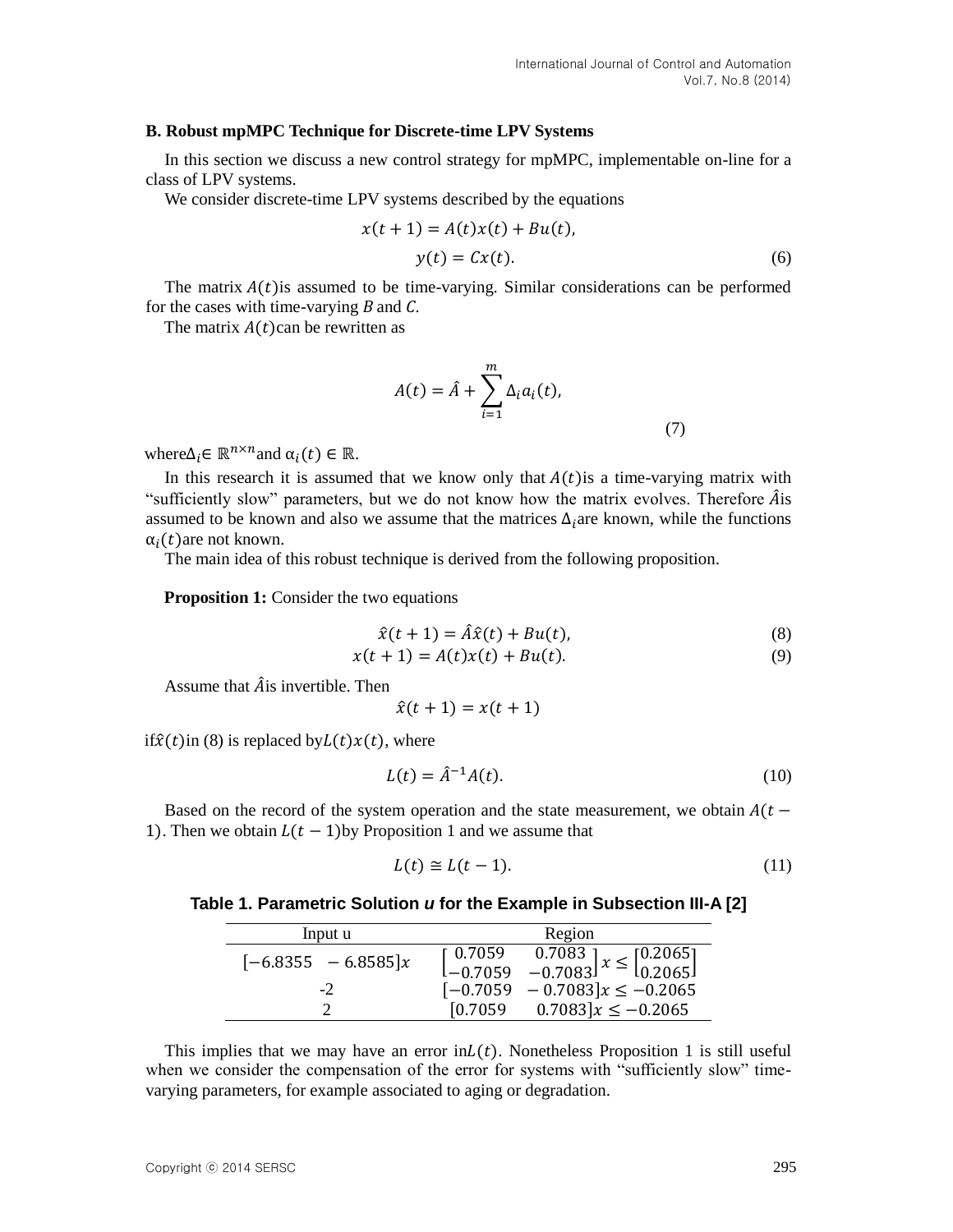The matrix  $L(t-1)$  is interpreted alternatively as follows. At time t we have the state measurement  $x(t)$ , the result from (9) with  $u(t - 1)$  and  $x(t - 1)$ , and the state value  $\hat{x}(t)$ computed by (8) with  $u(t - 1)$ and $\hat{x}(t - 1)$ . If

$$
\hat{A}\hat{x}(t-1) = A(t-1)x(t-1),
$$

then $x(t) = \hat{x}(t)$ . This means that at time  $t - 1$  we should have used the state vector  $\hat{x}(t -$ 1)in (1) and (5), instead of  $x(t - 1)$ , to compensate for the error induced by the time-varying parameters in *A*(*t*).

By the approximation (11) we assume that

$$
\hat{x}(t) = L(t)x(t) \approx L(t-1)x(t). \tag{12}
$$

Note that  $u$  in (8) and (9) are the same and that by Proposition 1 we obtain the linear operator *L*, regardless of the control *u*.

The on-line implementation of the control scheme is provided in the following steps.

### **On-line Control Steps**

**INITIALISATION** We consider the system (6).

Set  $A(0) = \hat{A}$ . Obtain the optimal look-up map (5) for system (1). Set the initial condition  $x(0)$ of system (6) for  $t = 0$ .

**STEP 1** Measure the state vector  $x(t)$  of system (6).

**STEP 2** If  $t = 0$  then $A(-1) = \hat{A}$ . Otherwise, calculate $A(t-1)$  from the system equation in (6) with  $x(t)$ ,  $x(t - 1)$ ,  $u(t - 1)$ .

**STEP 3** Obtain  $L(t-1)$ by Proposition 1. Estimate  $\hat{x}(t)$  from (12) with  $x(t)$  and  $L(t-1)$ . Note that, by Proposition 1,  $L(-1) = \hat{A}^{-1}A(-1) = \hat{A}^{-1}\hat{A} = I$ .

**STEP 4** Evaluate the function  $u(t)$  from (5) based on $\hat{x}(t)$ . Apply  $u(t)$  to the LPV system (6). **STEP 5** Set  $t = t + 1$ . Go to STEP 1.

### **3. Applications with Low Dimensional Systems**

#### **A. Simulation Study for Slowly Varying Disturbance**

Consider the example of regulation to the origin of the SISO system in [1, 2], namely the discrete-time LTI system

$$
x(t+1) = \hat{A}x(t) + \begin{bmatrix} 0.0609 \\ 0.0064 \end{bmatrix} u(t),
$$
  
\n
$$
y(t) = \begin{bmatrix} 0 & 1.4142 \end{bmatrix} x(t)
$$
 (13)

with−2 ≤ *u*(*t*) ≤ 2 and

$$
\hat{A} = \begin{bmatrix} 0.7326 & -0.0861 \\ 0.1722 & 0.9909 \end{bmatrix}.
$$
  
To regulate the state of the system (13) to the origin an MPC controller is designed based

on the optimisation problem  
\n
$$
\min_{u(t), u(t+1)} x'(t+2|t)Px(t+2|t) +
$$
\n
$$
\sum_{k=0}^{1} [x'(t+k|t)x(t+k|t) + 0.01u(t+k)^{2}],
$$
\n
$$
\text{s.t } -2 \le u(t+k) \le 2, \quad k = 0,1,
$$
\n
$$
x(t|t) = x(t),
$$
\n(14)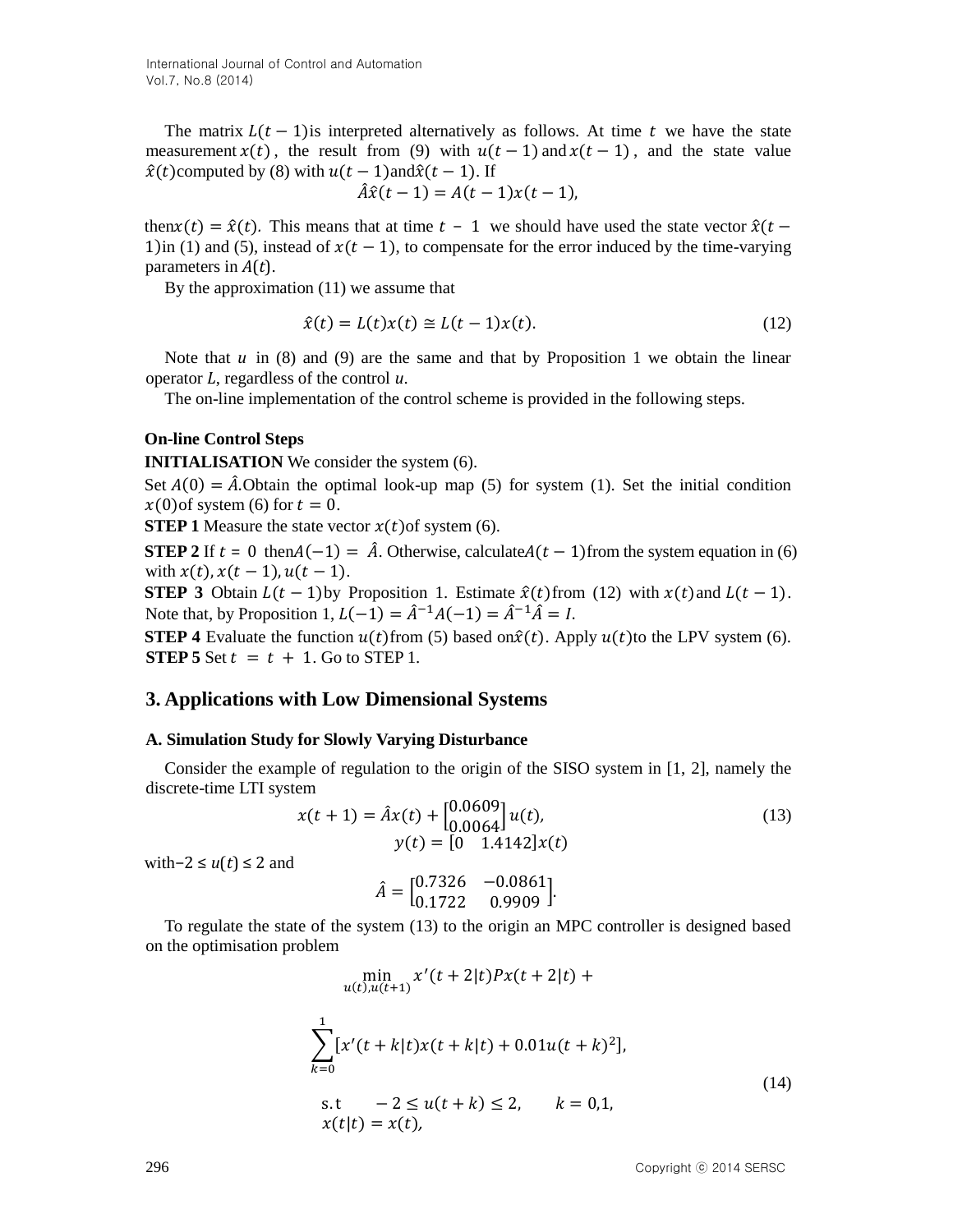where P is the solution of the Lyapunov equation  $P = \hat{A}' P \hat{A} + I_{2 \times 2}$ .

For the implementation of MPC we employ the Matlab toolbox [3] to compute the control law *u* using the algorithm summarised in Subsection II-A. The result is presented in Table 1.

The goal of the control idea described in this paper is to compensate the error between the computationally expected values via model (1) and the on-line measurement at each sampling time in the MPC implementation. Throughout this paper we assume that the error is due to time-varying elements in the system matrix  $A(t)$  of the model (6). However, instead of the system equation in (6), we also could assume that the error is caused by disturbances in the LTI system, modelled with  $d(t)$  and giving

$$
x(t+1) = \hat{A}x(t) + d(t) + Bu(t),
$$
\n(15)

where  $d(t)$  is the vector  $[d_1(t),..., d_n(t)]'$ . If  $d(t)$  is described as a vector of time-varying functions, rather than white noise, then the methodology of the paper is applicable to compensate the error due tod(t). In such a case  $\hat{x}(t)$  is considered as $x(t) + \hat{A}^{-1}d(t - 1)$ . Note that  $d(t-1)$  is used to calculate  $\hat{x}(t)$  instead of  $d(t)$  because of the same practical implementation issue discussed in the case of the LPV approach.

Figure 1 illustrates the behaviour of the LTI system (15) with disturbance  $d(t)$  (=  $[d_1(t),0]$ <sup>'</sup>)where  $d_1(t)$  is modelled by the sum of two logistic functions of time. The main idea for error compensation is the same as in the previous simulation, while the implementation method is briefly described in this section. The top graph in the figure shows the time history of  $d_1(t)$ .

Note that, in this case, even after the state converges to the origin, the variation in  $d_1(t)$  is able to perturb the response of the LTI system (15). It is shown that during the simulation the compensated state response (solid line) stays closer to the origin than the state response of the system controlled with the classical method (dotted line).

#### **B. Simulation Study for Reference Tracking Problem**

In this subsection we present an example, namely a reference tracking problem for a onedimensional system, to illustrate the proposed control scheme. Consider the discrete-time LTI system

 $x(t + 1) = \hat{a}x(t) + u(t),$ 

$$
y(t) = x(t)
$$
  
\n
$$
y(t) = x(t)
$$
  
\n
$$
y(t) = x(t)
$$
  
\n
$$
y(t) = x(t)
$$
  
\n
$$
y(t) = x(t)
$$
  
\n
$$
y(t) = x(t)
$$
  
\n
$$
y(t) = x(t)
$$
  
\n
$$
y(t) = x(t)
$$
  
\n
$$
y(t) = x(t)
$$
  
\n
$$
y(t) = x(t)
$$
  
\n
$$
y(t) = x(t)
$$
  
\n
$$
y(t) = x(t)
$$
  
\n
$$
y(t) = x(t)
$$
  
\n
$$
y(t) = x(t)
$$
  
\n
$$
y(t) = x(t)
$$
  
\n
$$
y(t) = x(t)
$$
  
\n
$$
y(t) = x(t)
$$
  
\n
$$
y(t) = x(t)
$$
  
\n
$$
y(t) = x(t)
$$
  
\n
$$
y(t) = x(t)
$$
  
\n
$$
y(t) = x(t)
$$
  
\n
$$
y(t) = x(t)
$$
  
\n
$$
y(t) = x(t)
$$
  
\n
$$
y(t) = x(t)
$$
  
\n
$$
y(t) = x(t)
$$
  
\n
$$
y(t) = x(t)
$$
  
\n
$$
y(t) = x(t)
$$
  
\n
$$
y(t) = x(t)
$$
  
\n
$$
y(t) = x(t)
$$
  
\n
$$
y(t) = x(t)
$$
  
\n
$$
y(t) = x(t)
$$
  
\n
$$
y(t) = x(t)
$$
  
\n
$$
y(t) = x(t)
$$
  
\n
$$
y(t) = x(t)
$$
  
\n
$$
y(t) = x(t)
$$
  
\n
$$
y(t) = x(t)
$$
  
\n
$$
y(t) = x(t)
$$
  
\n
$$
y(t) = x(t)
$$
  
\n
$$
y(t) = x(t)
$$
  
\n
$$
y(t) = x(t)
$$
  
\n
$$
y(t) = x(t)
$$
  
\n
$$
y(t) = x(t)
$$
  
\n
$$
y(t)
$$

**Figure 1. Simulation Results for the LTI System (15) with Disturbance**  $(d(t))$  **=** [ $d_1(t)$ , 0] ') with *uas* in Table I and the Compensation Method Discussed in Subsection III-A. The Top graph Shows the Time History of $d_1(t)$ , which is **Modelled by a Sum of Two Logistic Functions of Time**

(16)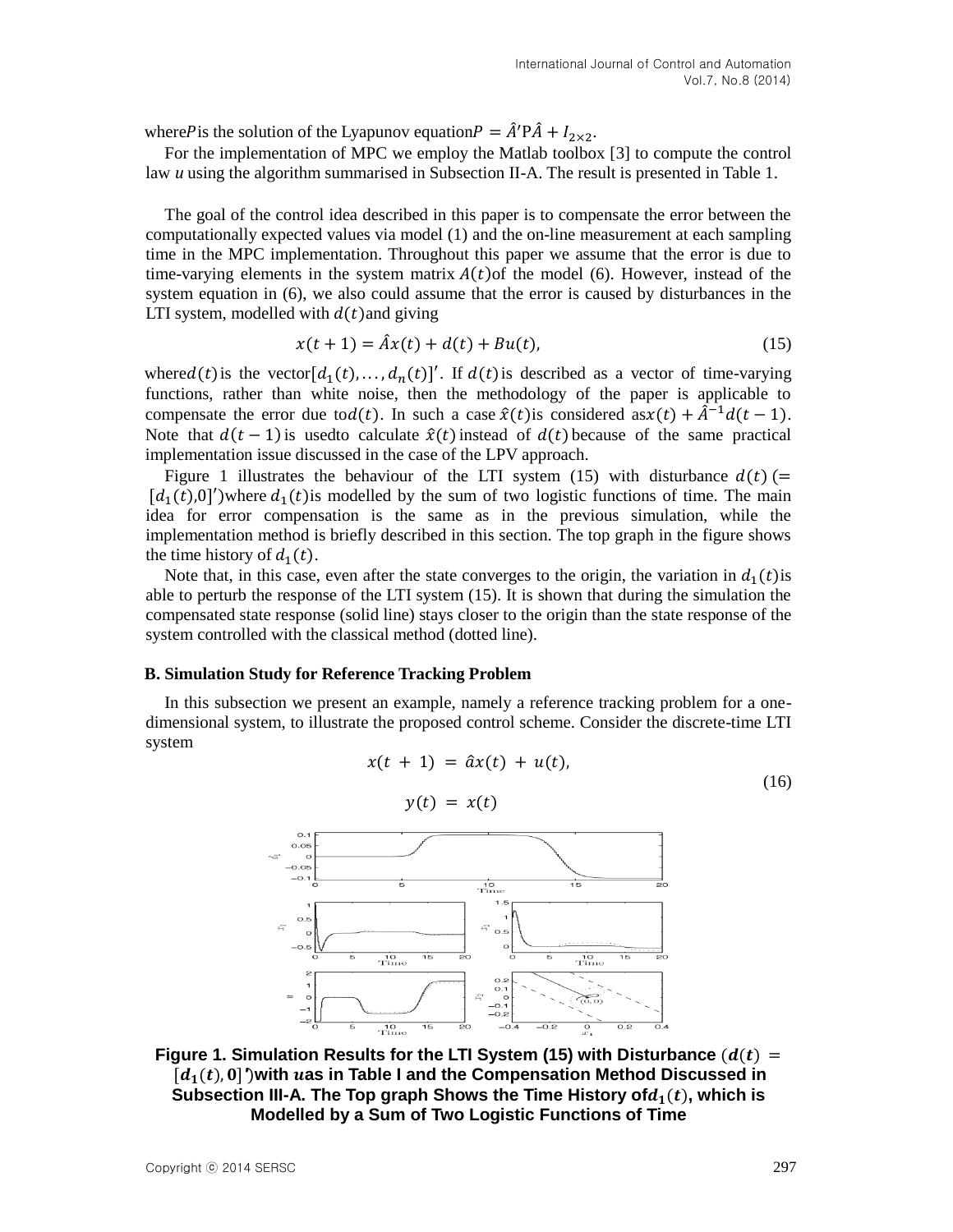with $-2 \le u(t) \le 2$  and  $\hat{a} = 1$ *.* 

Note that the model (16) does not have any output/state constraint. For the state of the system (16) to track a given reference, an MPC controller is designed based on the optimisation problem

$$
\min_{u(t), u(t+1)} p(x(t+2|t) - x_{ref})^{2} +
$$
\n
$$
\sum_{k=0}^{1} [(x(t+k|t) - x_{ref})^{2} + u(t+k)^{2}],
$$
\n
$$
\text{s.t} \quad -2 \le u(t+k) \le 2, \quad k = 0,1,
$$
\n
$$
x(t|t) = x(t),
$$
\n(17)

where  $p = 1.618$  is the solution of the Riccati equation,  $p^2 - p - 1 = 0$ .

With the help of the POP toolbox of Matlab [3] we obtain the control law *u* given in Table 2.

**Table 2. Parametric Solution** *u* **for the Example in Subsection III-B. Note that**   $\Xi$  :=[ $x x_{ref}$ ]

| Input $u$              | Region                                                                                                                   |
|------------------------|--------------------------------------------------------------------------------------------------------------------------|
| $[-0.61803 \ 0.61803]$ | $\begin{bmatrix} -0.61803 & 0.61803 \\ 0.61803 & -0.61803 \end{bmatrix}$ $\Xi \leq \begin{bmatrix} 2 \\ 2 \end{bmatrix}$ |
|                        | $[-0.61803 \ 0.61803]$ $\Xi \ge 2$                                                                                       |
|                        | $[0.61803 - 0.61803]$ $\Xi \ge 2$                                                                                        |



**Figure 2. Simulation Results for the Nominal LTI System (1) with the Shown in the Top Graph and** *u***as in Table II. The Initial Condition**  $x(0)$ **is -3, and the Control Goal is State Tracking to the Reference Value**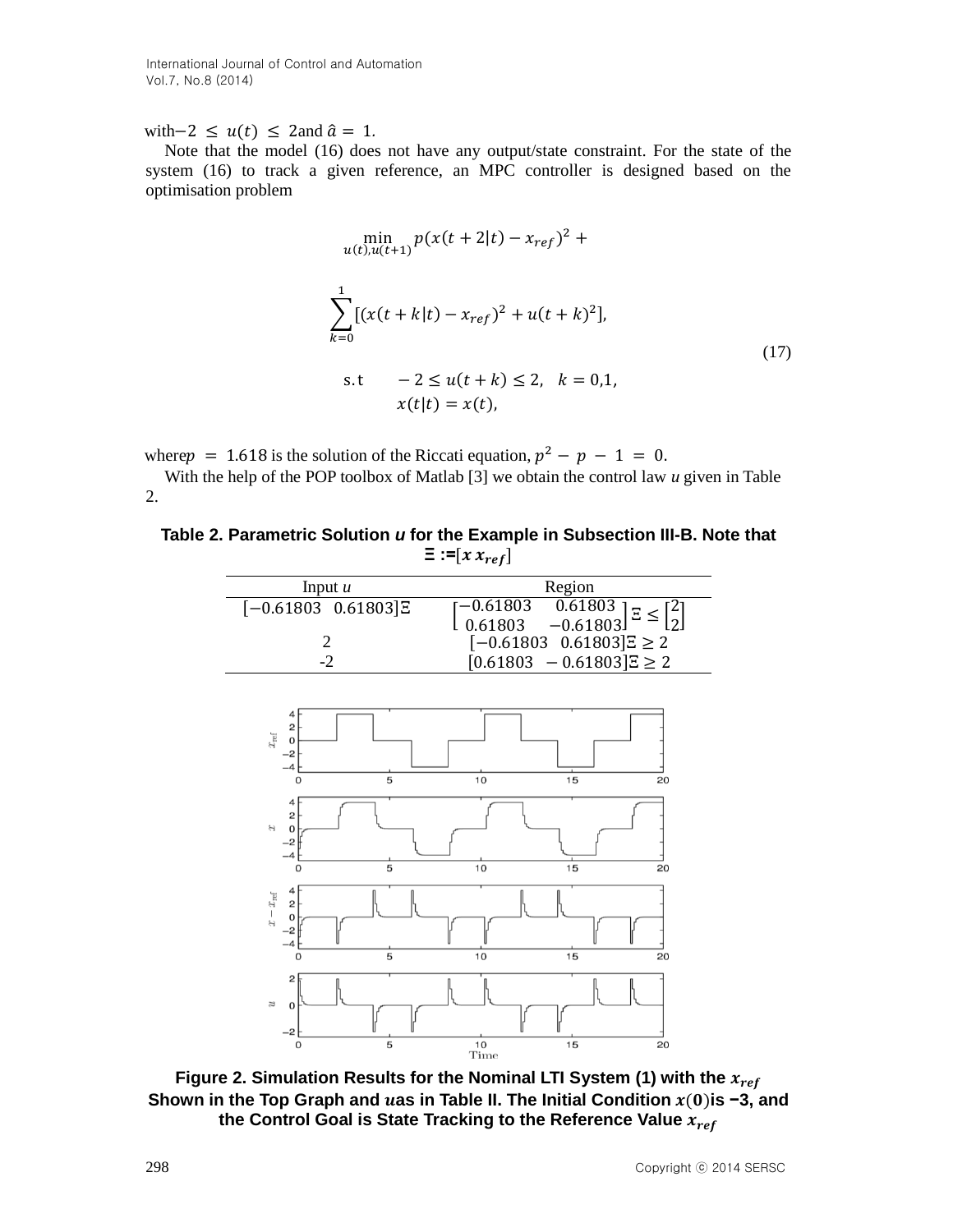Figure 2 shows the response of the nominal LTI system (16) with the  $x_{ref}$  plotted in the top graph and the mpMPC solution in Table II. The initial condition  $x(0)$  is -3 and the control goal is tracking of the state xto the reference  $x_{ref}$ , which is successfully demonstrated in this figure.

To illustrate the compensation effect of the proposed control scheme we now assume that  $\hat{a}$ in (16) is replaced by a time-varying  $a(t)$ , which is described by

$$
a(t) = \hat{a} + 0.3\sin(\pi t/40).
$$

Figure 3 presents the simulation results for the time-varying  $a(t)$  with the proposed compensation scheme. The reference value  $x_{ref}(t)$  is the same as in Figure 2. The top graph shows the time history of  $a(t)$ . The responses of the controlled system are depicted in the other graphs, in which the dotted lines and the solid lines indicate the responses resulting from the use of the nominal mpMPC implementation and the use of the robust mpMPC implementation, respectively.

Figure 3 shows the improvement achieved by the proposed scheme compared to the LTI mpMPC implementation. Note that the response implemented by the classical mpMPC*diverges*, while the one by the proposed scheme does not.



**Figure 3. Simulation Results for System (6) with as in Table II and the**  Proposed Compensation Method. The Top Graph Shows the Time-Varying  $a(t)$ , **Modelled by a Sinusoidal Function. In the Other Graphs, the Dotted Lines and the Solid Lines Indicate the Responses Resulting from the Use of the Nominal MpMPC Implementation and the Use of the Robust mpMPC Implementation, Respectively. Note the Different Scale of the Two Middle Graphs from Figure 2**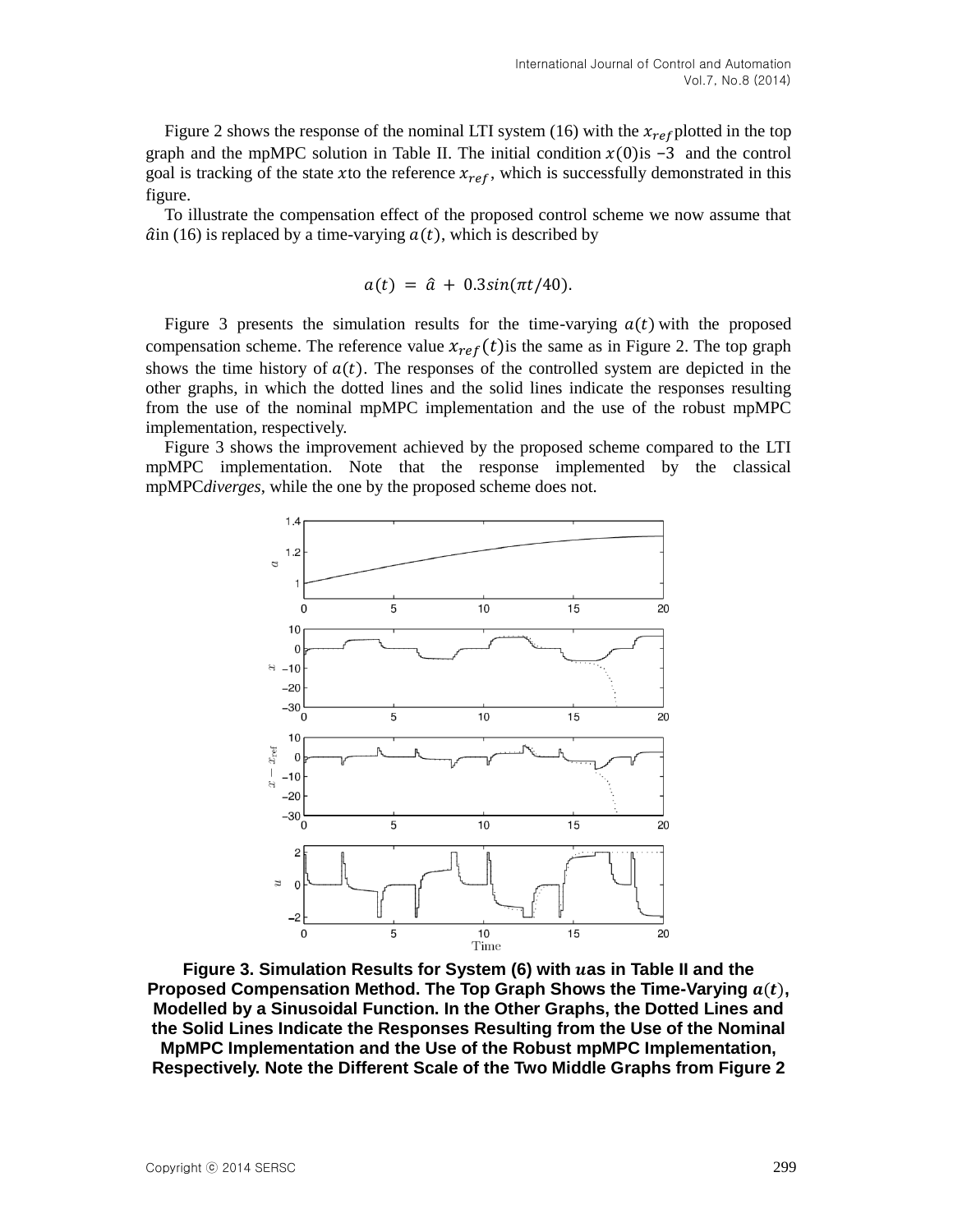## **4. Conclusion**

The applicability of the robust mpMPC method has been examined by two case studies with low dimensional systems. Throughout the investigation we can see the improvement of the performance in the sense of robustness against time varying parameters. Thus the method can be applied to processes which suffer from slow variation of parameters due to, for example, aging or degradation.

The control method does not require any modification of the mpMPC algorithm for LTI systems [1, 5] and this method can be implemented as an auxiliary routine in the form of the add-on unit. In addition the suggested method requires only a few additional calculation steps. Thus the method is still in line with the concept of 'on-line optimisationvia off-line optimisation' of [4].

## **Acknowledgment**

This research was supported by the MKE(The Ministry of Knowledge Economy), Korea, under the ITRC(Information Technology Research Center) support program (NIPA-2013- H0301-13-2007) supervised by the NIPA (National IT Industry Promotion Agency). The authors are grateful to Dr Kostas Kouramas for providing the two classical LTI problems.

## **References**

- [1] M. Morari Bemporad, V. Dua and E. N. Pistikopoulos, "The explicit linear quadratic regulator for constrained systems" Automatica, vol. 38, no. 1, **(2002)**, pp. 3-20.
- [2] A. Bemporad, M. Morari, V. Dua and E. N. Pistikopoulos, "Corrigendum to: "The explicit linear quadratic regulator for constrained systems" [Automatica, vol. 38, no. 1, **(2002)**, pp. 3-20]. Automatica, vol. 39, no. 10, **(2003)**, pp. 1845–1846.
- [3] Parametric Optimization Solutions Ltd. Parametric Optimization Programming (POP) Toolbox. http://www. parostech.co.uk, **(2009)**.
- [4] E. N. Pistikopoulos, V. Dua, N. A. Bozinis, A. Bemporad and M. Morari, "On-line optimization via off-line parametric optimization tools" Computers & Chemical Engineering, vol. 26, no. 2, **(2002)**, pp. 175–185.
- [5] E. N. Pistikopoulos, M. C. Georgiadis and V. Dua, "Multi-Parametric Model-Based Control: Theory and Applications", Wiley-VCH Verlag GmbH & Co. KGaA, vol. 2, **(2007)**.

### **Authors**



**Hyuk-Jun Chang**, he received the B.S. and the M.S. degrees from Seoul National University, in 1998 and 2004, respectively. He was awarded the Ph.D. degree from Imperial College London in 2009. His research interests include nonlinear control theory and nonlinear systems analysis.



**Kyung-Jung Lee**, he received B.S. and M.S. degrees in 2010 and 2012, respectively, from Kookmin University where he is now pursuing PhD degree. His research interests automotive electronic control and motor control.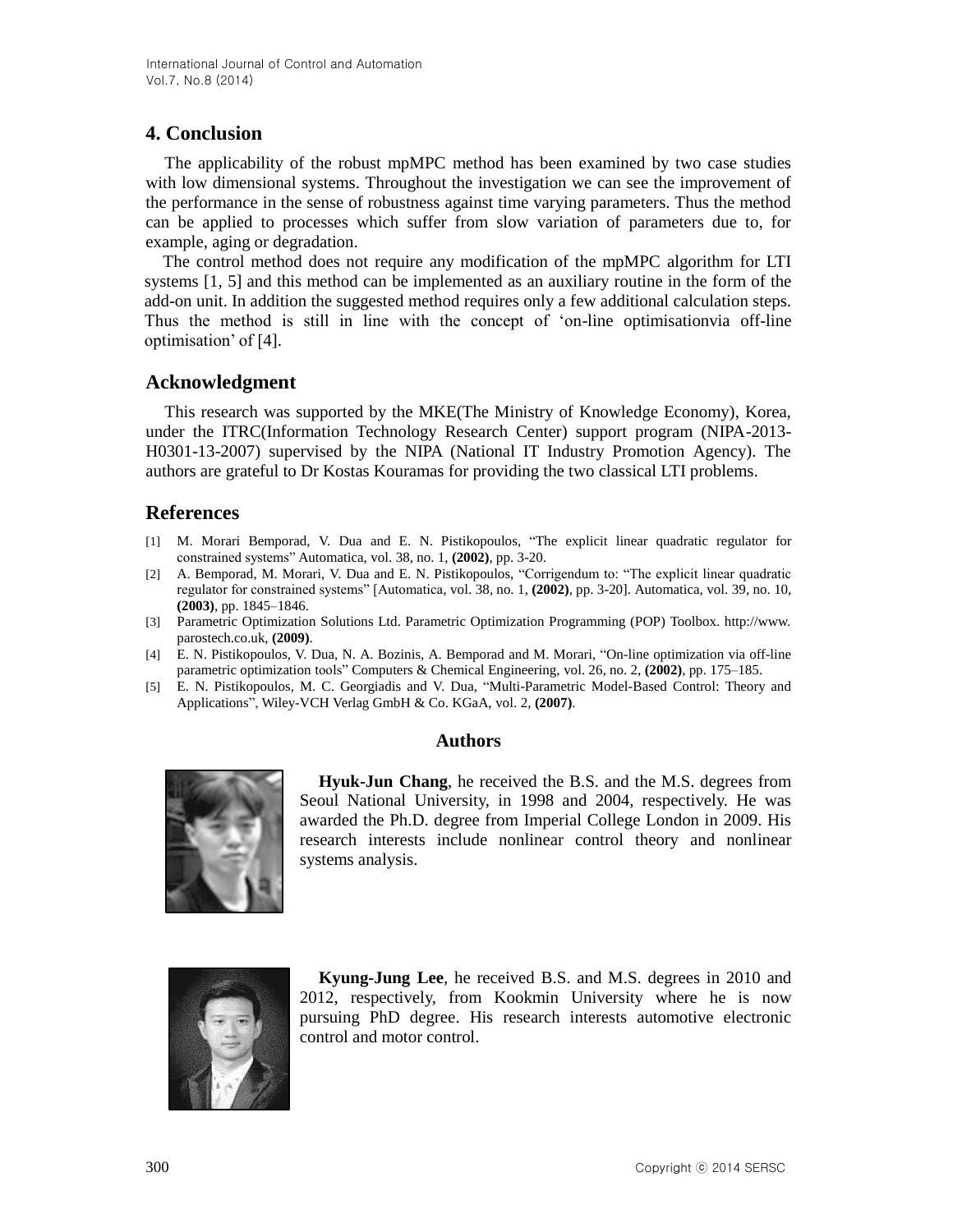

**Gu-Min Jeong (**corresponding author**)**, he received the B.S., M.S. and Ph.D. degrees from Seoul National University, in 1995, 1997 and 2001, respectively. His research interests are embedded systems and intelligent control.



**Chanwoo Moon**, he received the B.S., M.S. and Ph.D. degrees from Seoul National University, in 1988, 1991 and 2001, respectively. His research interests are motor control and intelligent robot system.